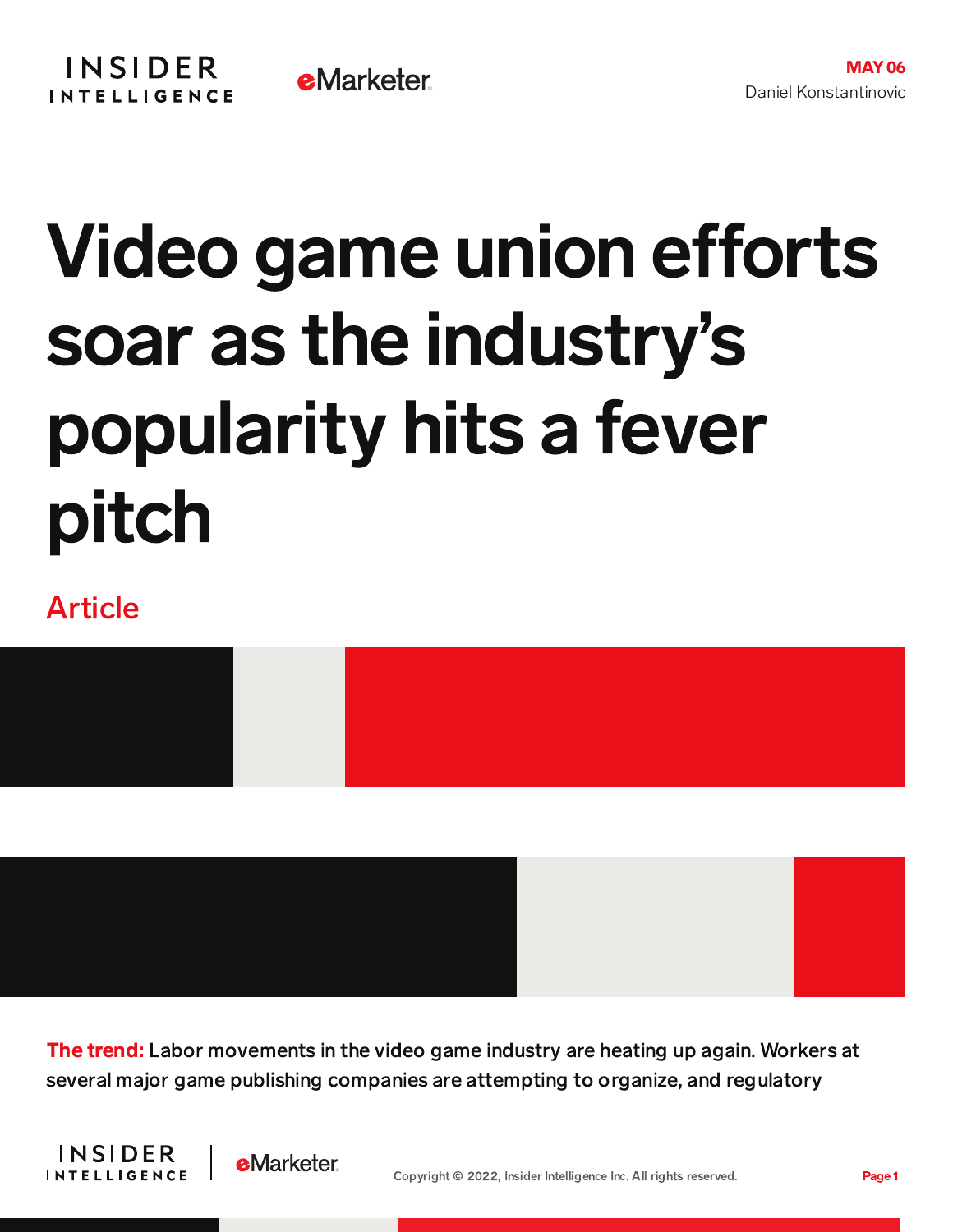agencies like the National Labor Relations Board (NLRB) are beginning to pressure firms for alleged union busting.

**More on this:** The video game industry has a reputation for long working hours, extended periods of "crunch" during a game's development, and workplace harassment. Now, another wave of unionizing efforts is on the [rise](https://content-na2.emarketer.com/independent-games-studio-becomes-first-unionize-north-america) as the industry is experiencing historic [consolidation.](https://content-na2.emarketer.com/sony-buying-bungie-3-6b-frenetic-consolidation-trend-gaming-continues)

- Activision Blizzard's historic [buyout](https://content-na2.emarketer.com/microsoft-s-activision-acquisition-earth-shaking-video-game-industry) by Microsoft hasn't spared it from the sexual [harassment](https://content-na2.emarketer.com/activision-blizzard-faces-fan-industry-backlash-after-wall-street-journal-report-alleges-ceo-misconduct) scandal that's plagued the company since last summer. The company was sued by the state of California for its treatment of women in the workplace, which prompted several walkouts from employees, including a recent one over the company's [vaccine](https://www.polygon.com/23010343/activision-blizzard-vaccine-mandate-demands-abetterabk) policy.
- Activision also received criticism for its treatment of quality assurance (QA) workers, who often work long hours for lesser pay than other development roles. Activision converted over 1,000 QA employees to full-time workers last month, but still faces a possible union effort from QA workers at subsidiary Raven Software.
- Epic Games, creator of the popular game and [metaverse](https://content-na2.emarketer.com/lego-epic-games-announce-deal-create-family-friendly-metaverse-tomorrow-s-consumers) platform Fortnite, was the subject of a recent NLRB complaint from a former Activision and Apple employee who alleged the company refused to hire her because of her outspoken support of unions, [per](https://www.washingtonpost.com/video-games/2022/04/28/epic-games-nlrb/) The Washington Post.



**Organization abroad:** Union pushes and employee pushback aren't limited to American video game companies.

Workers at Canada-based Bioware—which itself is owned by Electronic Arts—have begun organizing with a Canadian labor group.